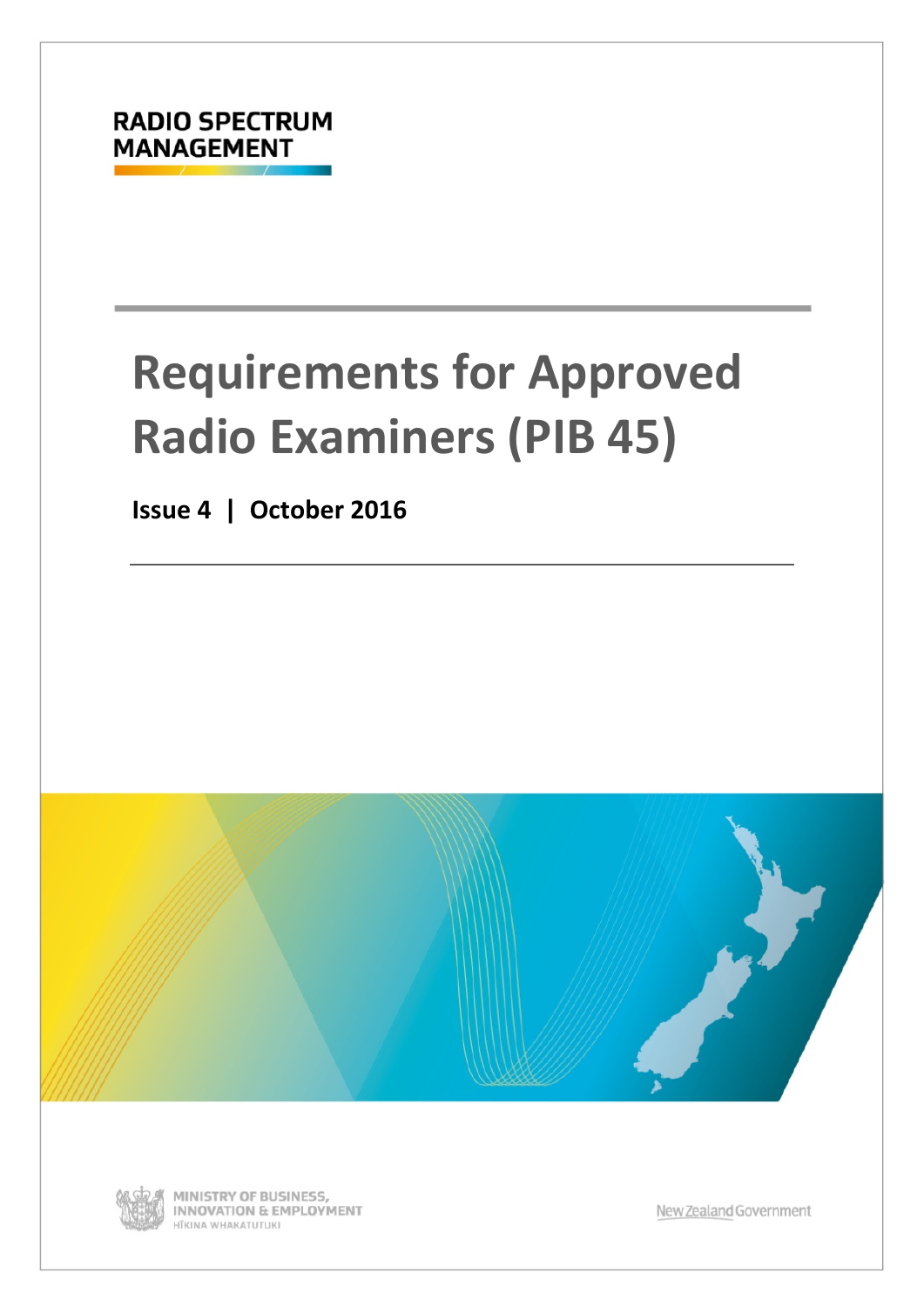## **Table of Contents**

| 3.1. Requirements for Issuing Radio Operator Certificates and Callsigns 5    |  |
|------------------------------------------------------------------------------|--|
|                                                                              |  |
|                                                                              |  |
|                                                                              |  |
|                                                                              |  |
|                                                                              |  |
|                                                                              |  |
|                                                                              |  |
|                                                                              |  |
|                                                                              |  |
|                                                                              |  |
|                                                                              |  |
|                                                                              |  |
| 7.3. Requirements for the Retention of the Approved Person Status11          |  |
|                                                                              |  |
|                                                                              |  |
|                                                                              |  |
|                                                                              |  |
|                                                                              |  |
|                                                                              |  |
| Appendix B: Notes for the Completion of Application Form and Work History 16 |  |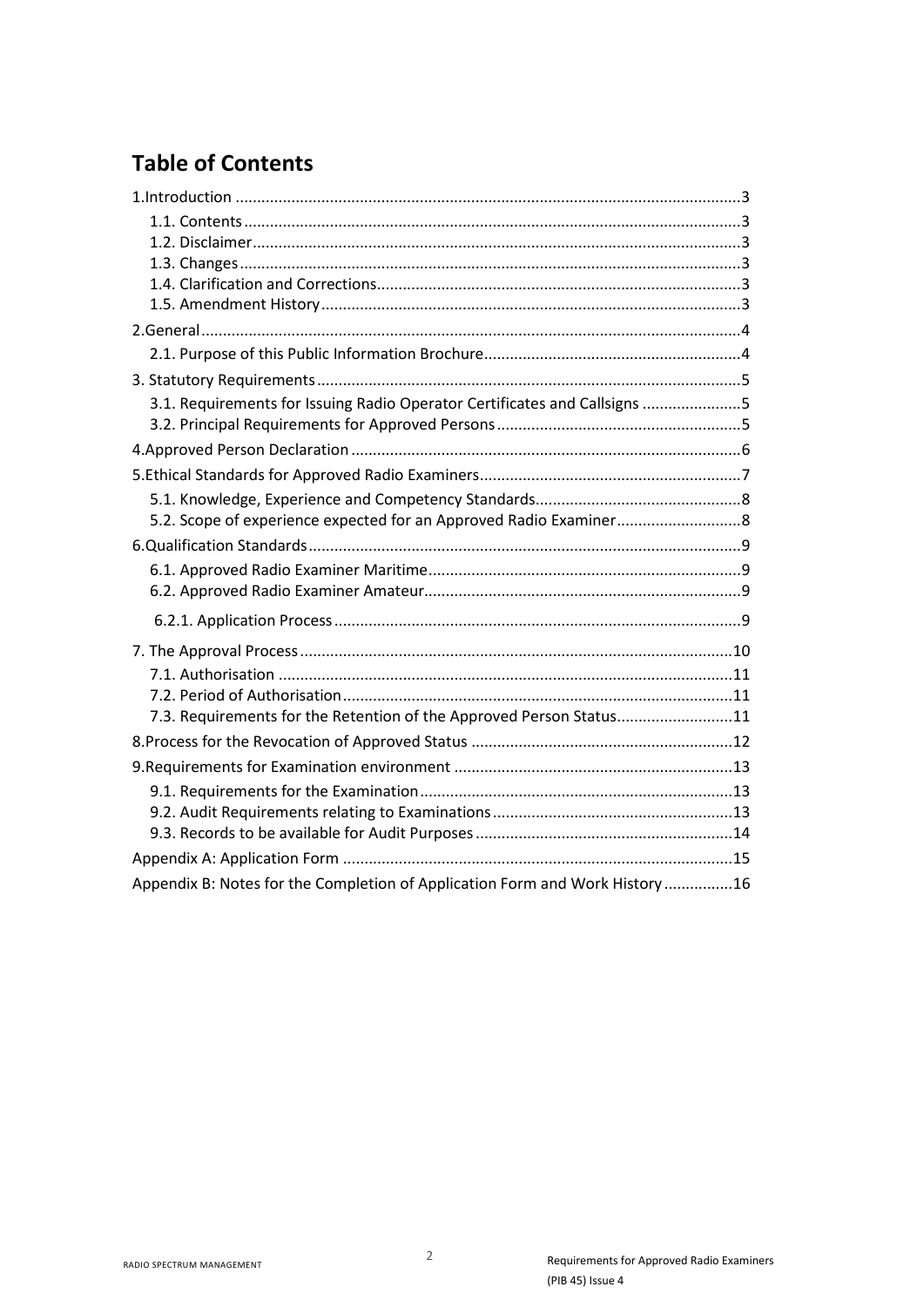## <span id="page-2-0"></span>**1. Introduction**

#### <span id="page-2-1"></span>**1.1. Contents**

This Public Information Brochure, *Requirements for Approved Radio Examiner (PIB 45*), specifies the current practices and policies of Radio Spectrum Management (RSM) of the Ministry of Business, Innovation and Employment (the Ministry) in regard to requirements for approved radio examiners.

#### <span id="page-2-2"></span>**1.2. Disclaimer**

The Ministry of Business, Innovation and Employment (the Ministry), makes no warranty, express of implied, nor assumes any liability for any loss suffered, whether arising directly or indirectly, due to sole reliance on the accuracy or contents of this Public Information Brochure (PIB 45).

#### <span id="page-2-3"></span>**1.3. Changes**

Radio Spectrum Management (RSM) may change, delete or add to, or otherwise amend information contained in this document from time to time to reflect evolving policies. Changes to this document will be notified though the 'Radio Spectrum Management Business Update' e-newsletter that is emailed to those who subscribe. The changes are also notified in the news section on the [RSM website.](http://www.rsm.govt.nz/)

#### <span id="page-2-4"></span>**1.4. Clarification and Corrections**

RSM will provide clarification of the information contained in this document when requested and would appreciate receiving suggestions for improvement or advice relating to inaccuracies or ambiguity in this document. Such matters may be emailed to [rsmlicensing@mbie.govt.nz.](mailto:rsmlicensing@mbie.govt.nz) Correspondence received will be acknowledged, investigated and appropriate action taken.

| <b>Issue</b> | Date of effect | <b>Description of Amendment</b>        |
|--------------|----------------|----------------------------------------|
|              | February 2008  | Draft preparatory document             |
|              | November 2012  | Edition 1                              |
|              | December 2014  | Minor editorial and formatting changes |
|              | October 2016   | <b>Additional GMDSS Operator's</b>     |
|              |                | Format and minor editorial changes     |

#### <span id="page-2-5"></span>**1.5. Amendment History**

ISSN 1175 6748 (online)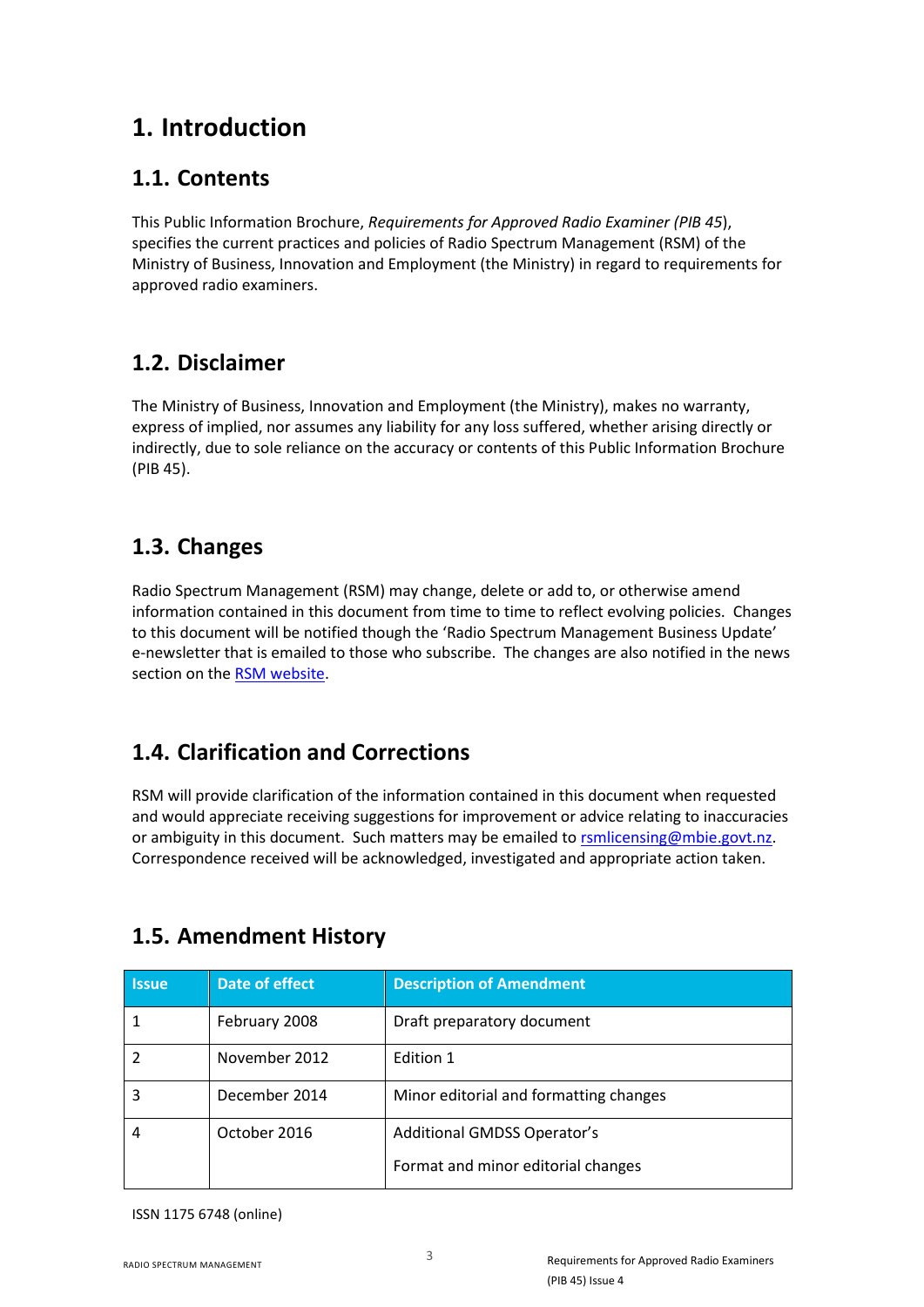# <span id="page-3-0"></span>**2. General**

#### <span id="page-3-1"></span>**2.1. Purpose of this Public Information Brochure**

This Public Information brochure, Requirements for Approved Radio Examiners (PIB 45), outlines the requirements of the Ministry of Business, Innovation, and Employment (the Ministry) for applicants wishing to become an approved radio examiner (ARX) (approved persons):

- the regulatory requirements for those approved persons
- the Radio Spectrum Management (RSM) process for granting or declining an application
- the requirements for retaining the ARX status.

Attainment of the status of ARX entitles the approved person to:

- examine the competency of persons wishing to obtain radio operator's certificates of competency
- issue certificates of competency to competent persons
- issue callsigns
- access the onlin[e Register of Radio Frequencies \(the Register\)](http://www.rsm.govt.nz/the-register) for the purposes of maintaining operator certificates and callsign records

An ARX must be a respected and knowledgeable person working in the radio communications community. They may be employees of the Ministry (internal examiners), or persons outside the Ministry (external examiners).

Only a natural person, as prescribed i[n Legal entities for the purposes of the](http://www.rsm.govt.nz/online-services-resources/publications/pibs/47)  [Radiocommunications Act 1989](http://www.rsm.govt.nz/online-services-resources/publications/pibs/47) (PIB 47), can become an ARX. A business entity cannot hold an approved person status, but they may employ or contract such approved persons.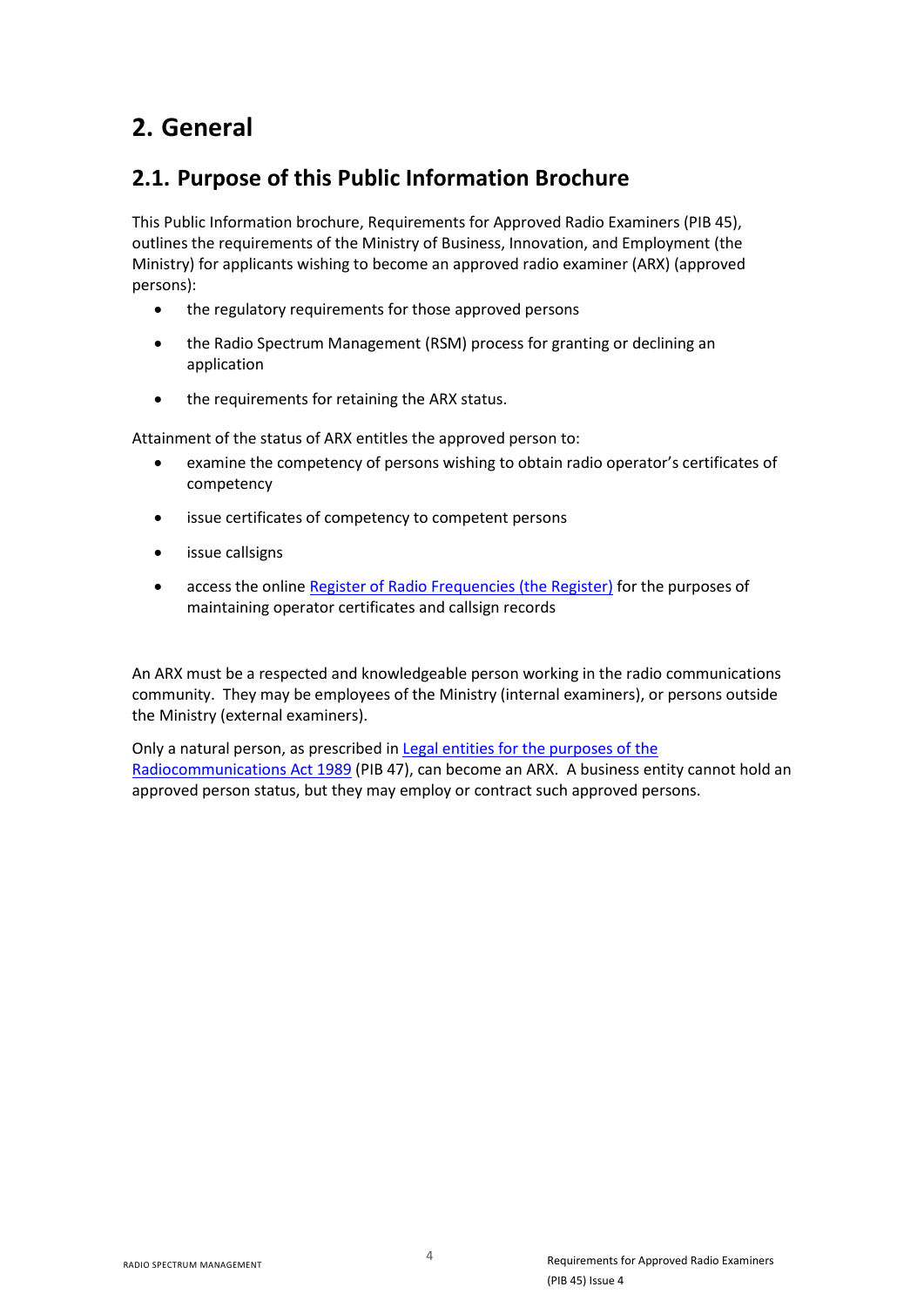## <span id="page-4-0"></span>**3. Statutory Requirements**

The statutory requirements for managing the radio spectrum in relation to radio operator certificates of competency and callsigns in the amateur and maritime services are prescribed in legislation:

- Section 134 (1)(e) and (1)(f) of the [Radiocommunications Act 1989 \(the Act\).](http://www.legislation.govt.nz/act/public/1989/0148/latest/whole.html#DLM197395)
- Regulations 22 to 31 inclusive of th[e Radiocommunications Regulations 2001 \(the](http://www.legislation.govt.nz/regulation/public/2001/0240/latest/whole.html#DLM2372502)  [Regulations\).](http://www.legislation.govt.nz/regulation/public/2001/0240/latest/whole.html#DLM2372502)
- Article 47 and Appendix 42 of the [International Telecommunications Union \(ITU\) Radio](http://www.itu.int/pub/R-REG-RR/en)  [Regulations.](http://www.itu.int/pub/R-REG-RR/en)

Changes to these statutory requirements are made from time to time.

## <span id="page-4-1"></span>**3.1. Requirements for Issuing Radio Operator Certificates and Callsigns**

Prior to the issuing of a radio operator's certificate or a callsign, an ARX must ensure that the radio operator certificate or callsign conforms to the statutory requirements in the RSM publication [Radio Operator Certificate and Callsign Rules](http://www.rsm.govt.nz/online-services-resources/publications/pibs/46) (PIB 46).

#### <span id="page-4-2"></span>**3.2. Principal Requirements for Approved Persons**

The role of approved persons to issue operator certificates of competency and callsigns is to ensure that those certificates and callsigns comply with the statutory requirements in a manner that will maintain the utility of the radio spectrum for the benefit of all New Zealanders.

Approved persons shall not provide certificates of competency or callsigns that conflict with the statutory requirements or th[e Radio Operator Certificate and Callsign Rules](http://www.rsm.govt.nz/online-services-resources/publications/pibs/46) (PIB 46).

Where an approved person considers there may be conflicts between the published documents; and between those documents and their client's requirements, that person shall contact RSM for clarification and/or adjudication.

The Ministry is required to ensure that only persons who understand and share these requirements, and have the knowledge, experience and competence to apply the statutory requirements and PIB 46 in an ethical manner, will be approved persons.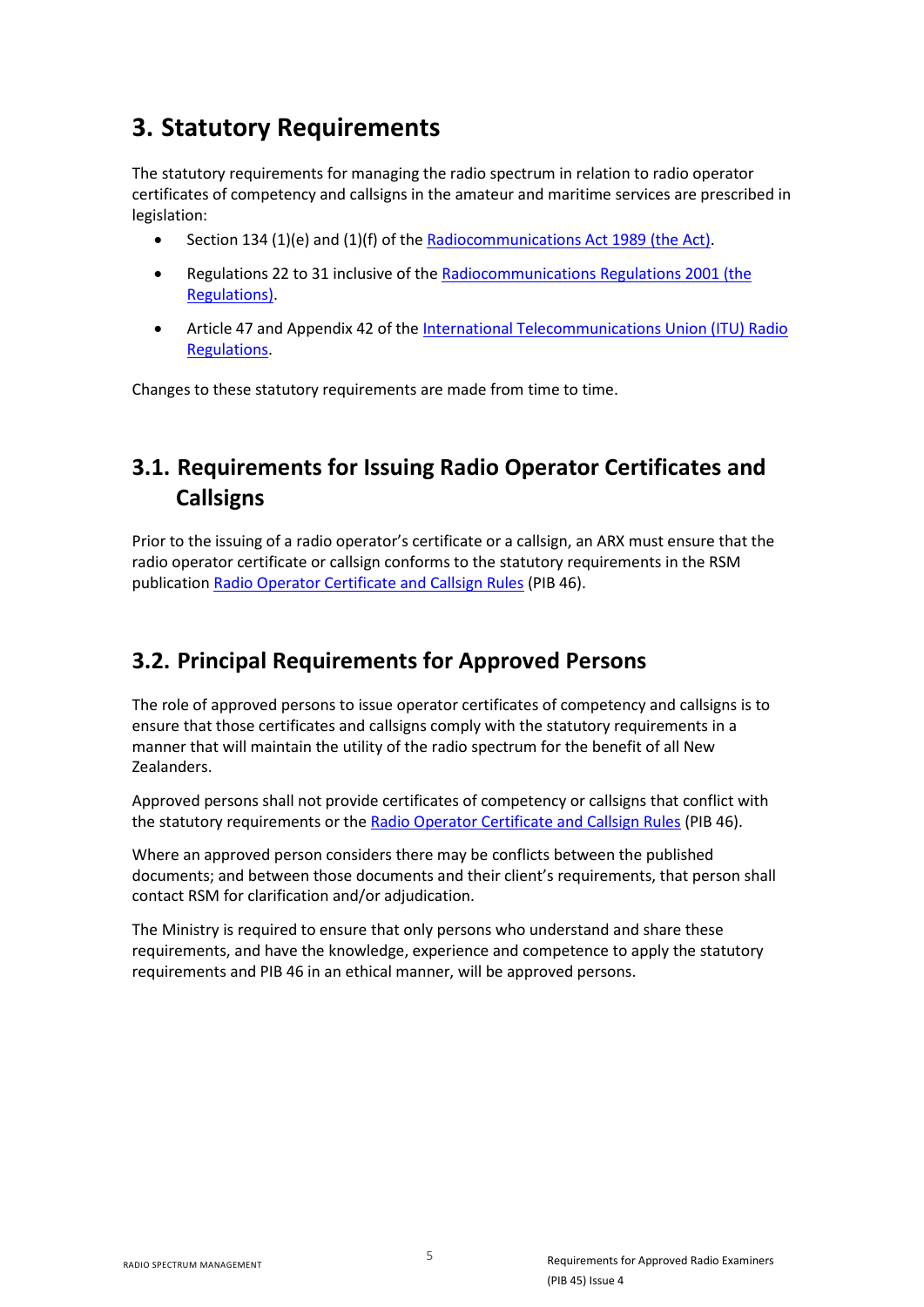## <span id="page-5-0"></span>**4. Approved Person Declaration**

Applicants for the ARX status are required to complete the form "Application for Approved Radio Examiner (ARX) Status" (see [Appendix A: Application Form\)](#page-14-0).

The applicant must sign the application form. By signing the application form the applicant declares that:

- 1. The information they have given in this application is, to the best of their knowledge, true, complete, and correct.
- 2. They will notify RSM of any changes of address, and other situation changes relevant to their approved person status.
- 3. They will only issue radio operator certificates in regard to which they believe they have the requisite level of technical and or operational competency.
- 4. They will only issue certificates and allocate callsigns that comply with the regulatory requirements and the [Radio Operator Certificate and Callsign Rules](http://www.rsm.govt.nz/online-services-resources/publications/pibs/46) (PIB 46).
- 5. They will not knowingly issue any radio operator's certificate or allocate a callsign where operations pursuant to that certificate or callsign will be illegal.
- 6. They will not in regard to any information that may come into their possession concerning records withheld under section 28 of the Radiocommunications Act 1989, divulge the information to other persons.
- 7. They will retain records relating to operator's examinations they conduct, for a period of five years, and produce these on request to RSM.
- 8. They accept that their name, contact details, ARX number, and approval details will be published on the RSM website list of all approved radio examiners (ARX).
- 9. They accept that certificates and callsigns they issue may be subject to audit.

This declaration, except for (6), shall be in force for the duration an ARX retains that status. The declaration in respect to (6) shall remain in force in perpetuity.

An Approved person who knowingly does not abide by their declaration will have their approved person status revoked.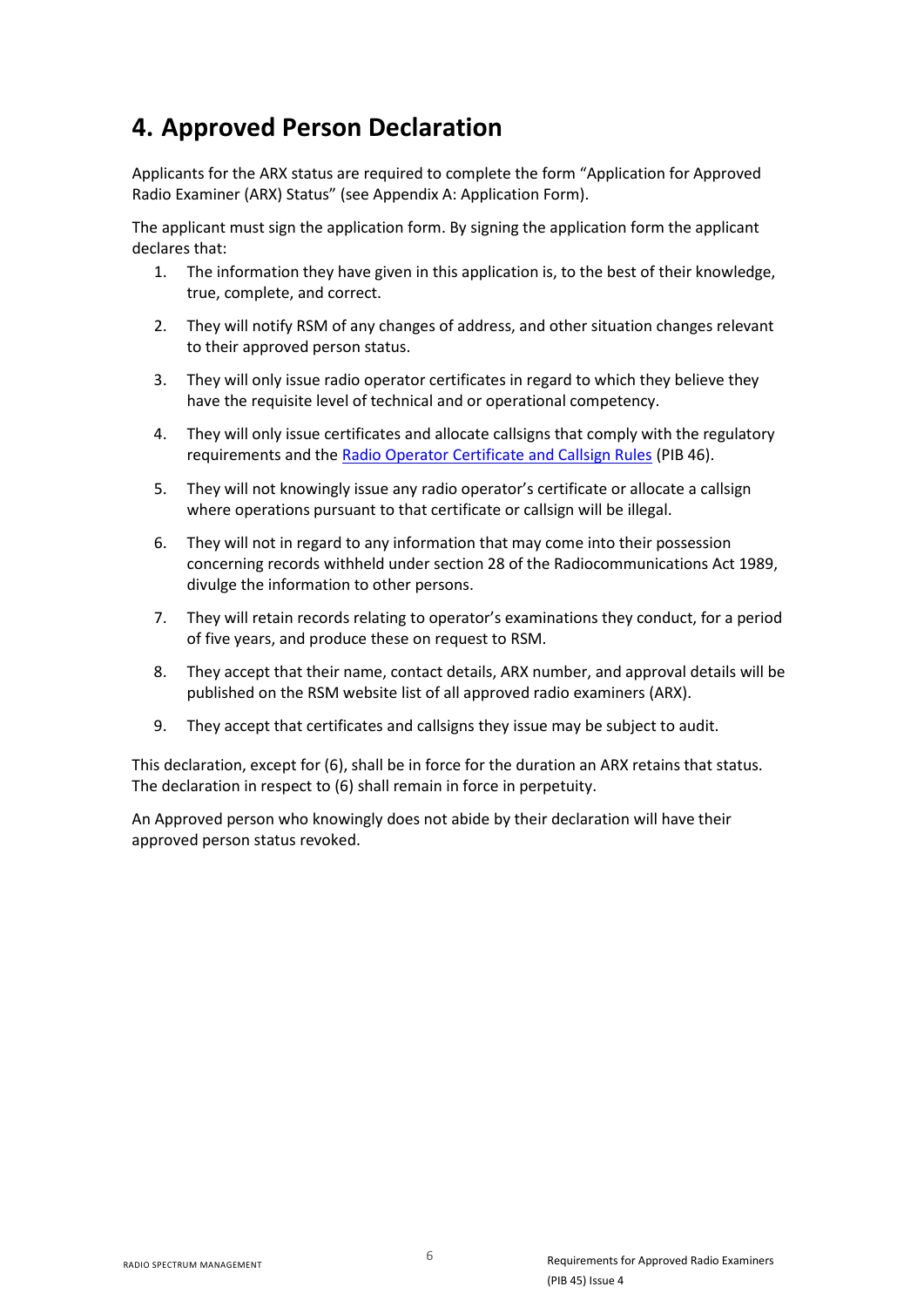## <span id="page-6-0"></span>**5. Ethical Standards for Approved Radio Examiners**

When applying to become an approved person, applicants must provide evidence to RSM of a level of integrity that gives the assurance that they will abide by their declaration on their application form, and that the work they undertake will be completed:

- a) Without seeking to interpret RSM's or other published information in a manner that could expose other licensed radio spectrum users to harmful or other interference, or otherwise limit the potential for use of the radio spectrum.
- b) Only after seeking guidance from RSM on matters where the approved person considers the published information to be unclear or inconsistent.
- c) Only where a proposed operator certificate or callsign will not, to the best of their knowledge, be used to carry out illegal activities or activities that could lead to the endangerment of life and/or property.
- d) In a manner that ensures any detrimental effects pursuant to the use of an operator's certificate or callsign issued by them will be minimised to the extent reasonably possible.

The applicant's evidence will be the provision on their application of two referees who are well regarded in the radio communications community and are able to knowledgably and freely identify that the applicant can be expected to meet these ethical standards.

When evaluating a matter of concern, RSM will consider if a lack of experience has led to the matter. In this instance, RSM does not intend that a past isolated error should prevent the granting of approved person status, nor will it knowingly put at risk its responsibilities to protect the integrity of the radio operator certificate and callsign regime.

Where RSM considers there may be ethical concerns, either with an applicant or an existing approved person, they will be discussed with the applicant or approved person and investigated to clarify the extent of those concerns.

If RSM determines that the applicant does not satisfy the requirements then their application is declined.

Should the Ministry deem an existing approved person has failed to meet their requirements as an ARX, then the ARX status will be revoked. The process for revocation of approved status is noted in section [8](#page-11-0) of this document.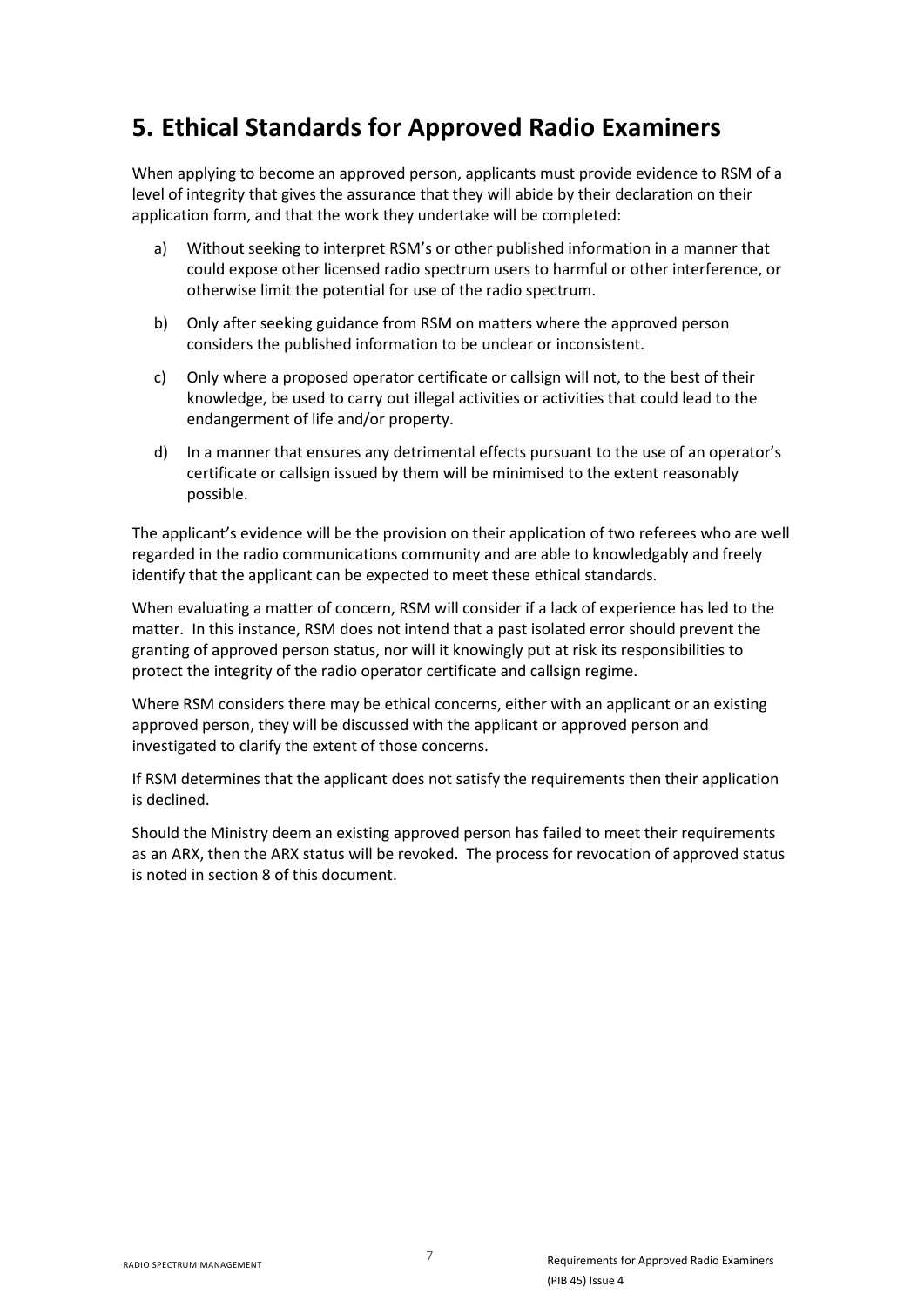#### <span id="page-7-0"></span>**5.1. Knowledge, Experience and Competency Standards**

ARX applicants are expected to have:

- a) Knowledge of the Act and the Regulations.
- b) An awareness of Gazette Notice publications for advising changes and other requirements in relation to the regulatory requirements.
- c) An understanding of radio spectrum planning, policies, and management in relation to the radio licensing regime.
- d) A familiarity with RSM Public Information Brochures (particularly [PIB 46\)](http://www.rsm.govt.nz/online-services-resources/publications/pibs/46) and other publications that provide discussion on these rules and other related issues.
- e) A familiarity with the [RSM web site,](http://www.rsm.govt.nz/) the Radio Spectrum Management Business Update and News Flash facilities for advising changes and news relating to radio spectrum management.
- f) An awareness of radio service types, licence types, licence fees, and licence fee payment methods.
- g) An awareness of the ITU Radio Regulations and ITU-R Recommendations.
- h) An appreciation of radio technologies, their uses and limitations.
- i) Some theoretical and practical experience of radio propagation issues, signal strength calculations, interference mechanisms (intermodulation), radio receiver and transmitter technologies, antennas, feeders, and ancillary devices.
- j) A practical knowledge of radio site installation and ancillary equipment practices.
- k) Familiarity with typical radio system configurations, equipment issues, and practices.
- l) Self-awareness in relation to the gaps in their knowledge and ability to issue radio operator certificates and callsigns.

The level of knowledge required for parts (a) to (j) above is dependent on the type of radio operator certificate to be examined.

If RSM determines that the applicant does not satisfy these requirements then their application will be declined.

#### <span id="page-7-1"></span>**5.2. Scope of experience expected for an Approved Radio Examiner**

An ARX should have practical knowledge of the radio licensing framework. They will be experienced in the technical and operational issues associated with the radio services appropriate to the range of radio operator certificates and callsigns they intend to provide:

- a) Experience in the installation, commissioning and maintenance of radio systems and equipment.
- b) A practical knowledge of radio transmitter and receiver technologies and their operational and performance characteristics.
- c) Operational experience in the use of radio systems.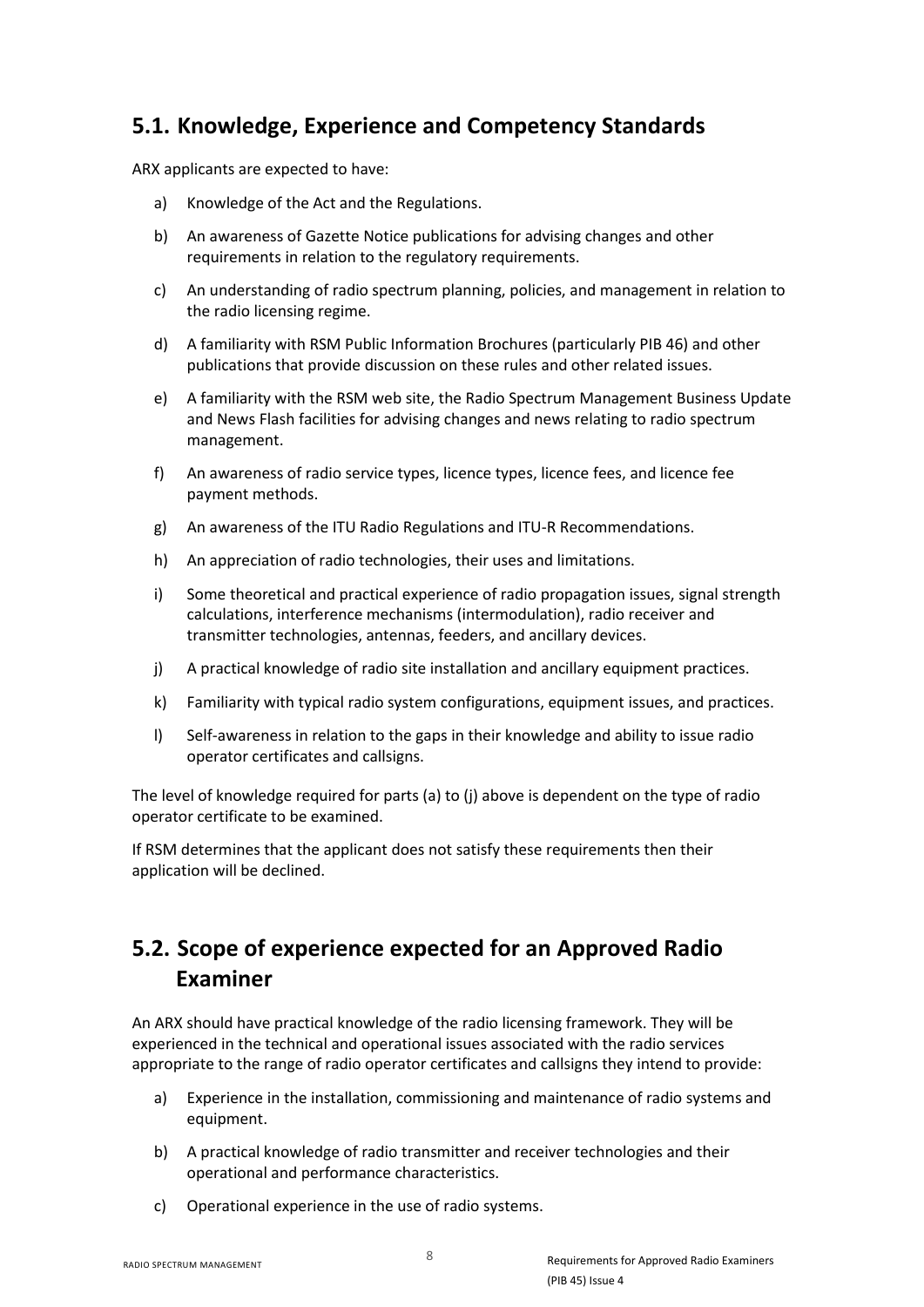# <span id="page-8-0"></span>**6. Qualification Standards**

#### <span id="page-8-1"></span>**6.1. Approved Radio Examiner Maritime**

An applicant for the Maritime ARX status must hold:

- a maritime radio operator's certificate of competency at least one level higher than the radio operator's certificate for which they intend to examine, or
- a maritime radio operator's certificate with at least five years operational experience at the same level for which they intend to examine.

#### <span id="page-8-2"></span>**6.2. Approved Radio Examiner Amateur**

An applicant for the Amateur ARX status must hold two qualifications:

- 1. A New Zealand General Amateur Operator's Certificate.
- 2. A New Zealand Qualifications Authority (NZQA) National Certificate in Telecommunications (Level 4), or equivalent (or higher) qualification, specialised in radio.

#### <span id="page-8-3"></span>**6.2.1. Application Process**

An application for ARX status must be submitted in writing to:

Manager RSM Licensing Radio Spectrum Management Ministry of Business, Innovation and Employment PO Box 2847 Wellington 6140

The complete application shall comprise the following:

- a) A completed and signed Application Form as prescribed i[n Appendix A: Application](#page-14-0)  [Form.](#page-14-0)
- b) A complete work experience history.
- c) Certified copies of qualification certificates (except where RSM holds the original certificate record).

Notes on how to complete the Application Form and work history is included i[n Appendix B:](#page-14-1)  [Notes for the Completion of Application Form and](#page-14-1) Work History. Enquiries regarding the application process should be emailed to [rsmlicensing@mbie.govt.nz.](mailto:rsmlicensing@mbie.govt.nz)

An incomplete application will be returned to the applicant.

Organisations wanting to become an accepted School for the examination of the Maritime General Operator's Certificate (MGOC) will be individually assessed on application to RSM. Applicants must be able to document and demonstrate that they have the necessary equipment for "Detailed practical knowledge of the operation of all the GMDSS sub-systems and equipment" as prescribed in Article 47, Table 47-1 of the ITU Radio Regulations.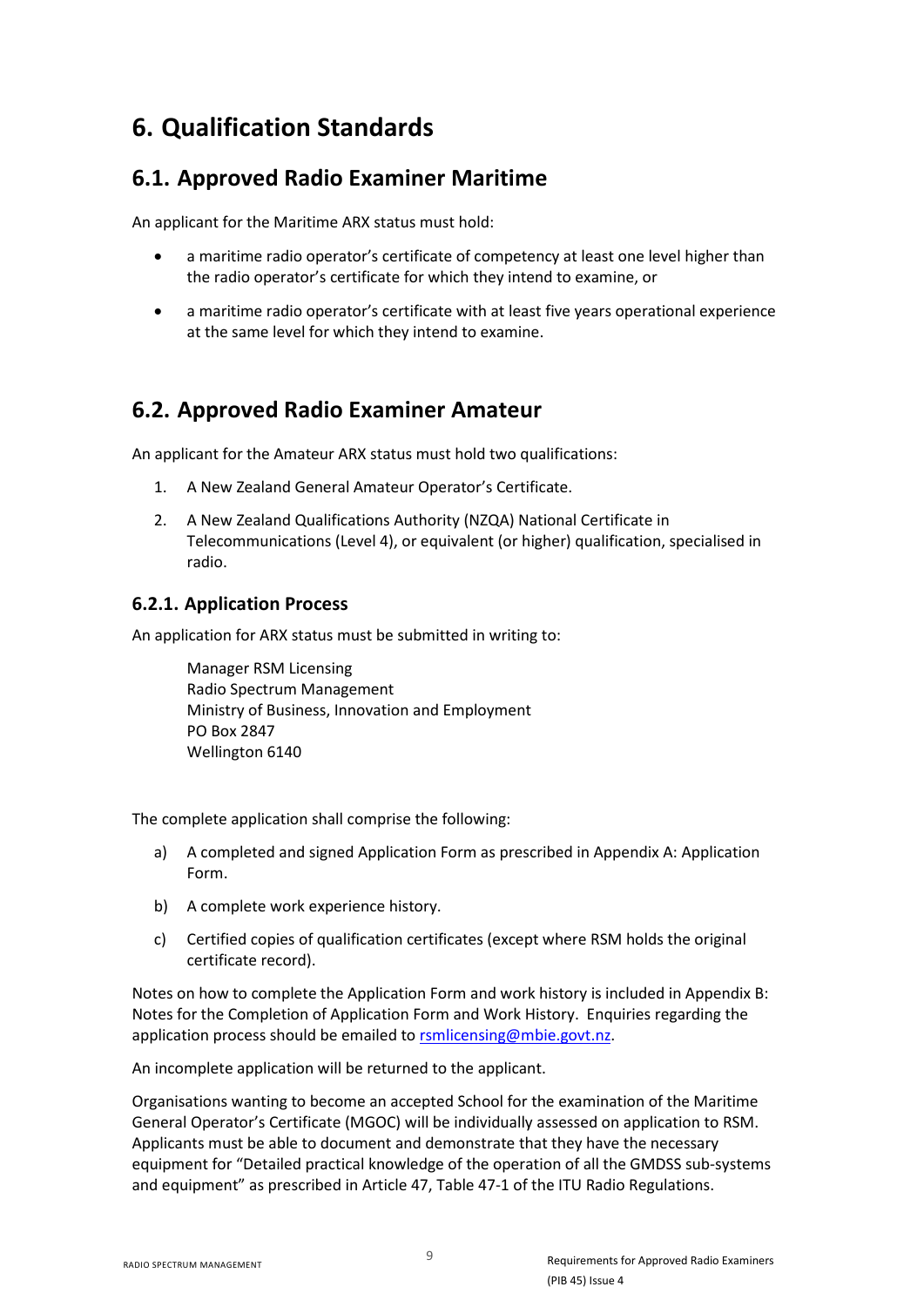# <span id="page-9-0"></span>**7. The Approval Process**

On receipt of an application, RSM will check the application for completeness and acknowledge receipt with the applicant. RSM will then process the application as detailed:

- a) Assess the applicant's qualifications and work history.
- b) Contact the applicant's referees (by telephone) to discuss the applicant's relevant experience, competence and suitability.
- c) Contact a RSM Radio Inspector, who may know the applicant, to discuss the applicant's relevant experience, competence and suitability.
- d) Discuss with the applicant (by telephone) any matters arising from discussions in (b) and (c) above.
- e) Discuss with the applicant their understanding and familiarity of the radio regulatory regimes, general spectrum management issues, the [RSM website](http://www.rsm.govt.nz/) and the Register.
- f) Ask the applicant to talk through the basic steps they might take in processing an application for a radio operator's certificate or callsign.
- g) Prepare a brief report on the applicant's suitability for ARX status for consideration by the Manager Licensing.

If the application is approved, then RSM will write to the applicant advising of their approval. RSM will then arrange the necessary steps to give applicable access to the Register:

- 1. Provide a 1-day training course on the certificate and callsign module in the Register.
- 2. Create a client record for the applicant in the Register so they can create their own Register logon.
- 3. Add the new ARX details on the [RSM website](http://www.rsm.govt.nz/) "Register of all approved radio examiners (ARX)".

On completion of the above, RSM will send the applicant a letter of authorisation advising that they have been granted the approved person status and may commence ARX activities in the Register.

If the applicant does not meet the required standard for reasons concerning ethics, knowledge, experience, competence, or qualifications, RSM will discuss these issues with the applicant. The application will be declined if the issues cannot be resolved to the satisfaction of RSM.

When making a final decision, RSM will not knowingly put at risk its responsibilities to protect the radio spectrum, certificate and callsign records, or processes.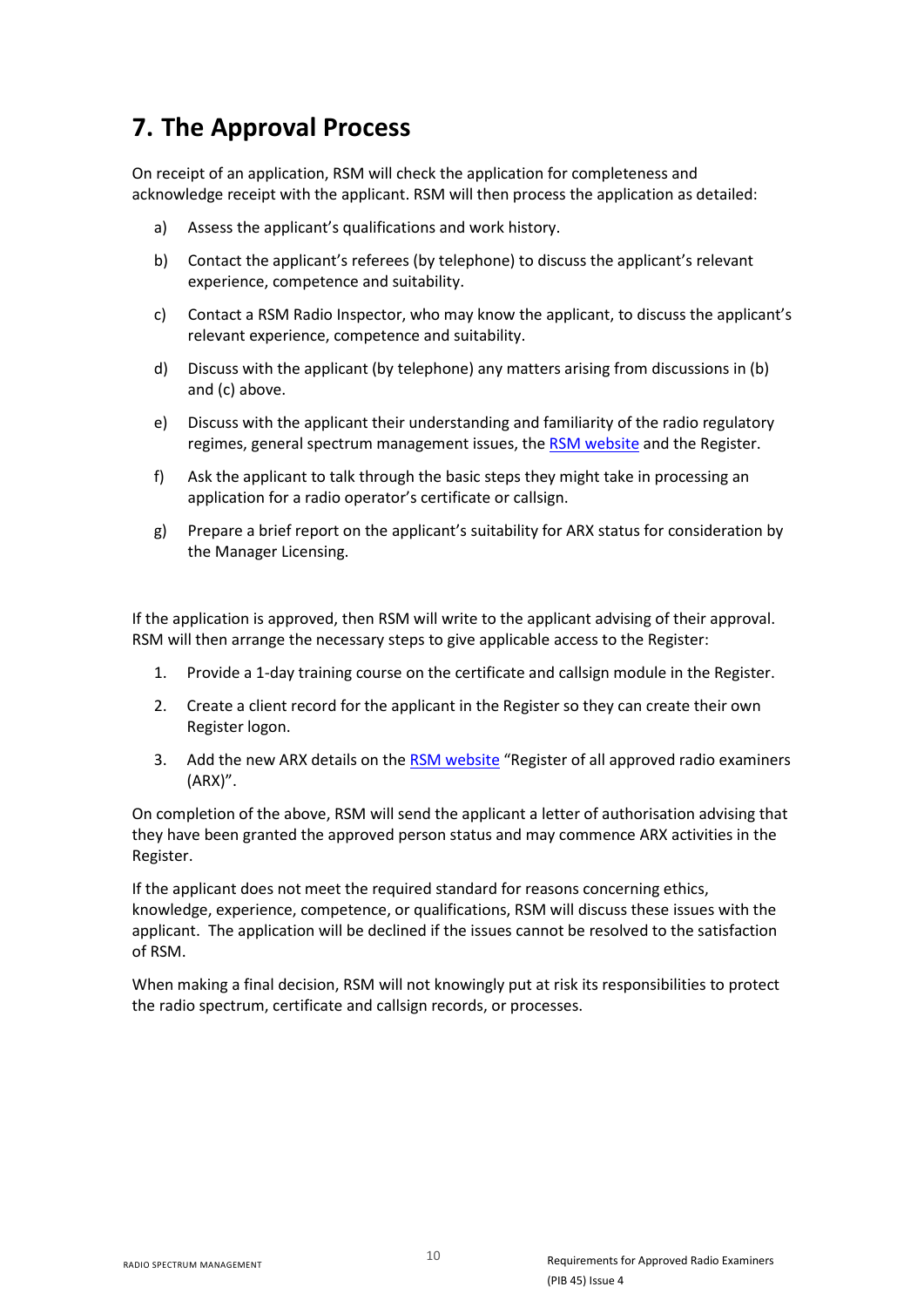## <span id="page-10-0"></span>**7.1. Authorisation**

The letter of authorisation will consist of two parts.

**Part one** is a letter setting out the conditions of the authorisation as determined by RSM, including the examiner number and the radio operator qualifications to be examined. This will be signed by the Chief Executive Officer of the Ministry of Business, Innovation, and Employment, or an officer with appropriate delegated authority under Regulation 22A of the Radiocommunications Regulations 2001.

**Part two** is a copy of Part one, which must be signed by the examiner to confirm acceptance of the conditions contained. This copy must be returned to RSM.

#### <span id="page-10-1"></span>**7.2. Period of Authorisation**

Once authorisation is granted, it will remain in force until relinquished by the approved person or revoked<sup>[1](#page-10-3)</sup> by the Ministry. This may be subject to review by RSM at any time.

## <span id="page-10-2"></span>**7.3. Requirements for the Retention of the Approved Person Status**

The approved person status shall be retained on the conditions that they:

- a) Will continue to abide with the declaration they made on their application to become an ARX.
- b) Will retain the level of integrity required for approved person status.
- c) Will maintain and grow their knowledge and competency for the range of ARX services that they provide.
- d) Will consistently issue radio operator certificates and callsigns which conform to the statutory requirements and the [Radio Operator Certificate and Callsign Rules](http://www.rsm.govt.nz/online-services-resources/publications/pibs/46) (PIB 46).

<span id="page-10-3"></span> $1$  Radiocommunications Regulations 2001 section 22A (2)(b).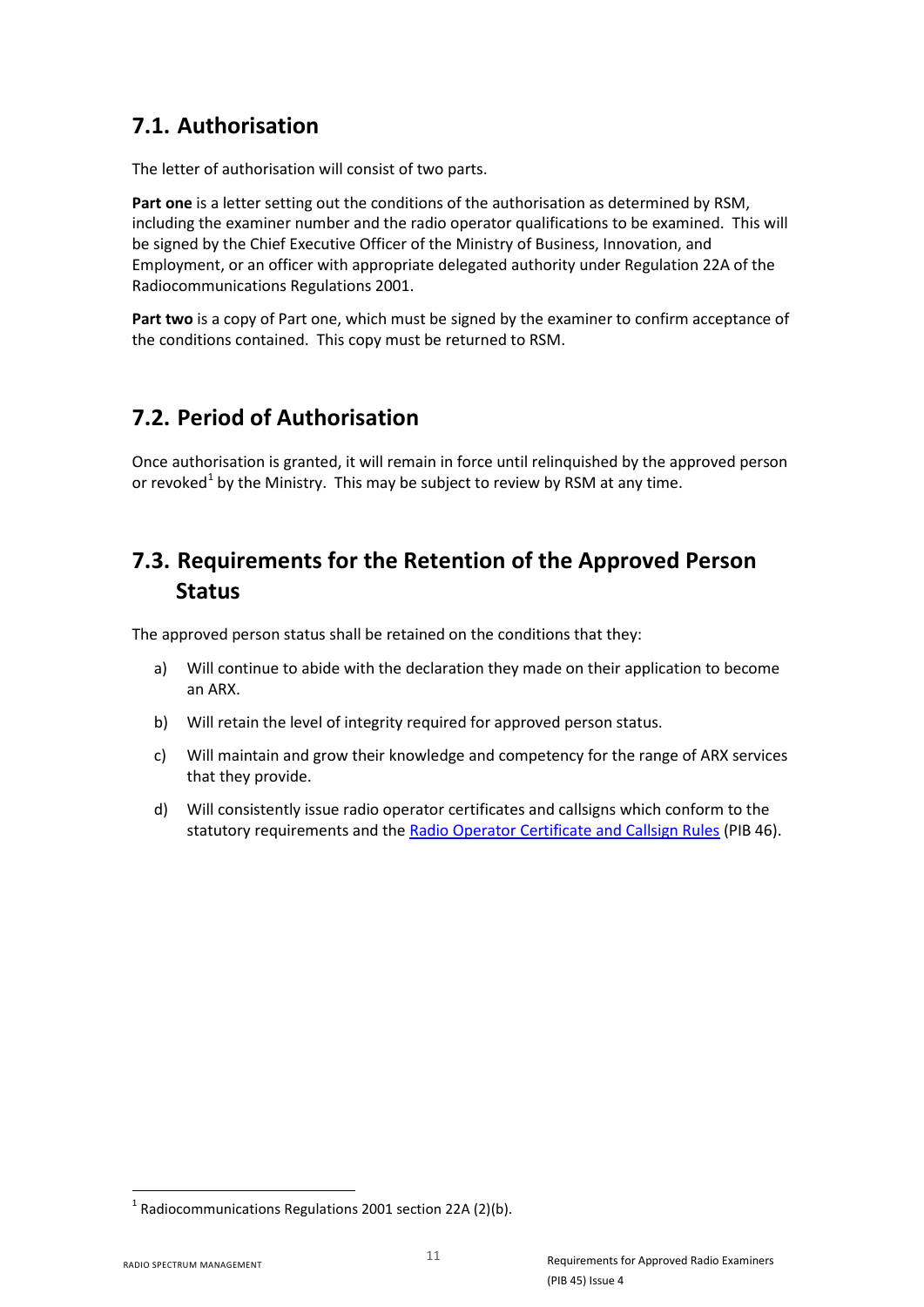## <span id="page-11-0"></span>**8. Process for the Revocation of Approved Status**

In determining an approved person's failure to comply with the requirements for approved person status, RSM will consider whether the failure is due to a lack of experience that can be corrected, or is a significant breach of the requirements and revocation of a person's approved status is the appropriate action.

Significant breaches of approved person requirements include:

- a) found to have submitted an application for approved status which contains false or misleading information,
- b) proven to have committed an offence under the Crimes Act or any other Act where the offence clearly demonstrates a wilful disregard for New Zealand law,
- c) continued to issue radio operator certificates and callsigns that do not conform to the statutory requirements and [Radio Operator Certificate and Callsign Rules](http://www.rsm.govt.nz/online-services-resources/publications/pibs/46) (PIB 46), despite being advised by RSM about these concerns,
- d) failed to take appropriate action to conform to the Ministry's requirements after the provision of due notice by RSM,
- e) unable to be contacted by RSM.

If RSM believes there is a situation where revocation of the approved person status is appropriate, then the ARX will be advised in writing and given the opportunity to review the matter with RSM.

RSM reserves the right to withdraw an ARX's access privileges to the Register for the period following discovery of the event and for the duration of any investigation, until a decision is made to reinstate the approved person.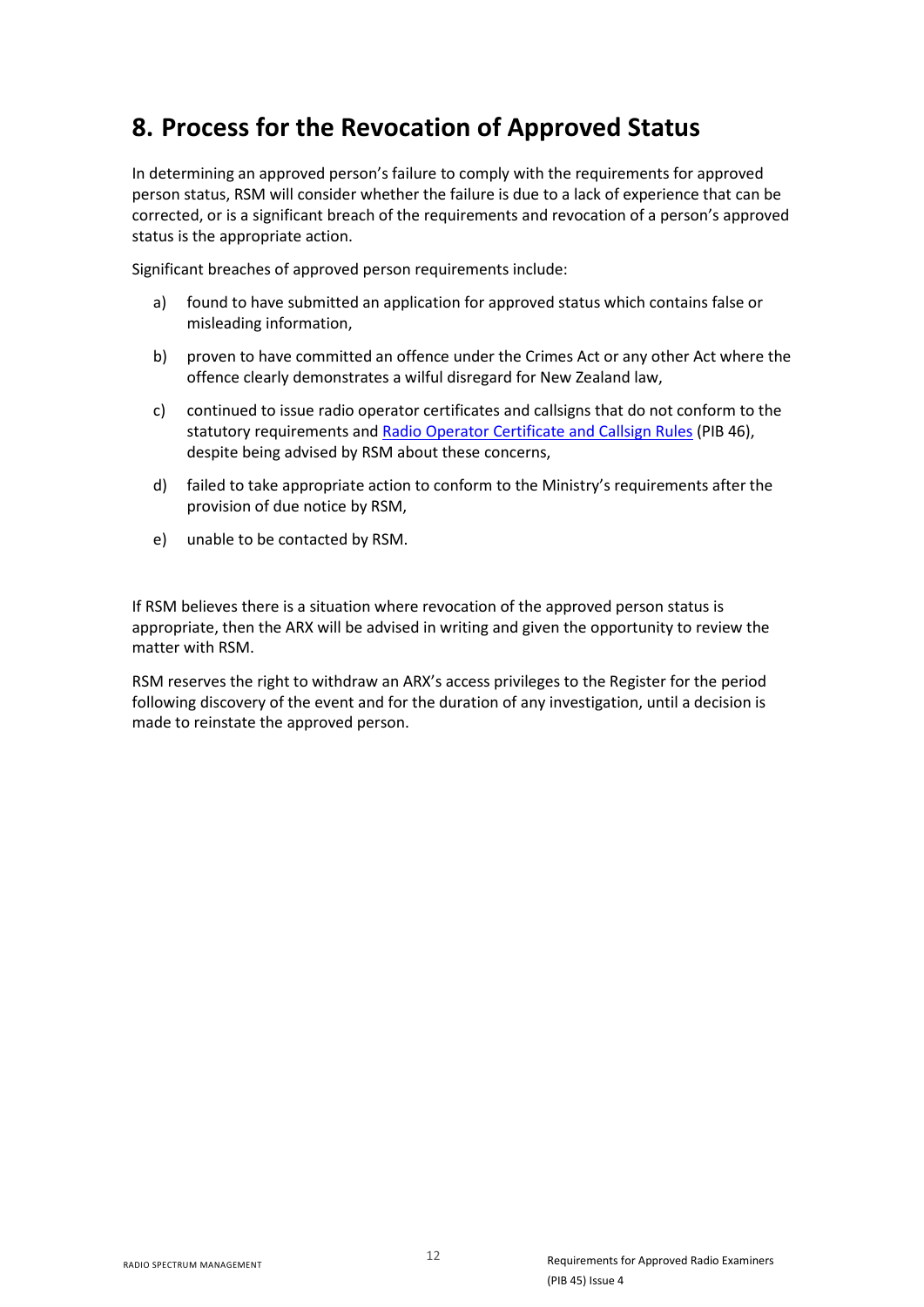## <span id="page-12-0"></span>**9. Requirements for Examination environment**

The examination facility must be suitable for the conducting of radio operator examinations:

- a) The premises should meet occupational health and safety requirements, including the [Health and Safety at Work Regulations 2016.](http://www.legislation.govt.nz/regulation/public/2016/0013/latest/DLM6727530.html) Further information can be found on the [Worksafe New Zealand](http://www.worksafe.govt.nz/worksafe) website
- b) The premises should be appropriately sized for proposed class numbers.
- c) The environment should be free from distraction and interruption.
- d) The appropriate radio equipment where prescribed for the appropriate course.
- e) Where activities are to be carried out on-board a vessel, the vessel's radio equipment must be fit for purpose, provide a realistic environment and be appropriate for the course.

#### <span id="page-12-1"></span>**9.1. Requirements for the Examination**

The examination must meet the syllabus requirements of the [Radio Operator Certificate and](http://www.rsm.govt.nz/online-services-resources/publications/pibs/46) [Callsign Rules](http://www.rsm.govt.nz/online-services-resources/publications/pibs/46) (PIB 46).

Examinations are to be undertaken by candidates under the direct supervision of an exam supervisor. The exam supervisor may or may not be an ARX.

The supervisor must not provide information or advice, other than that relevant to the examination procedure.

On completion of the examination, written papers are to be collected from candidates, sealed in a suitable envelope and directly passed to the ARX for assessment and grading.

#### <span id="page-12-2"></span>**9.2. Audit Requirements relating to Examinations**

RSM mandates that all examinations conducted by approved persons are subject to audit on request. These audits may be undertaken to provide general assurance that examinations are conducted in accordance with the statutory requirements and the rules in PIB 46. The selection of examinations for audit may be made on a random or specific basis.

To provide for such auditing, RSM requires approved persons to retain records of all the examinations they have conducted. The extent of the information and the period of retention are identified in section [9.3](#page-13-0) below. A copy of those records must be supplied to RSM within 10 working days of their request.

The results of the audits may be used to determine the competency of approved persons and may result in the provision of advice for future applications or other actions.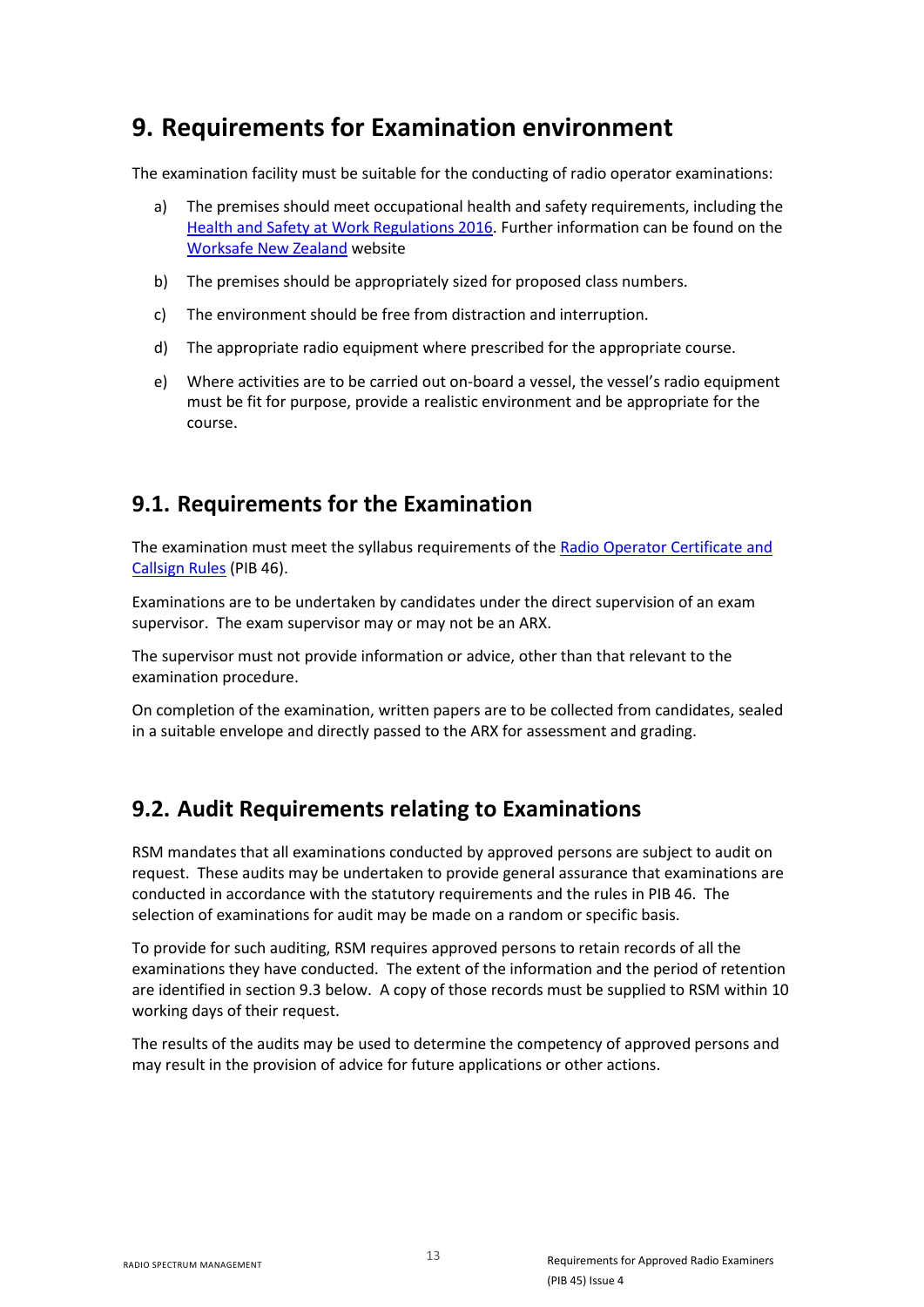#### <span id="page-13-0"></span>**9.3. Records to be available for Audit Purposes**

Relevant examination records are to be retained by the ARX for audit purposes:

- a) Examiner name (the person who sets and marks the examination and who may be contacted in relation to the examination).
- b) Examination date and time.
- c) Examination venue.
- d) Candidate details: name, address, contact phone number/s, and email address.
- e) The examination questionnaire identifying the qualification being examined i.e. GAOC, MGOC, MROC, MLROC, MSROC, MGROC, MRROC and MVOC.
- f) The candidates answer papers and or practical assessment check sheets.
- g) Examination results, i.e. Pass/Fail (determined after examiner has marked).
- h) Name and contact details of examination Supervisor if examination is not directly supervised by an ARX.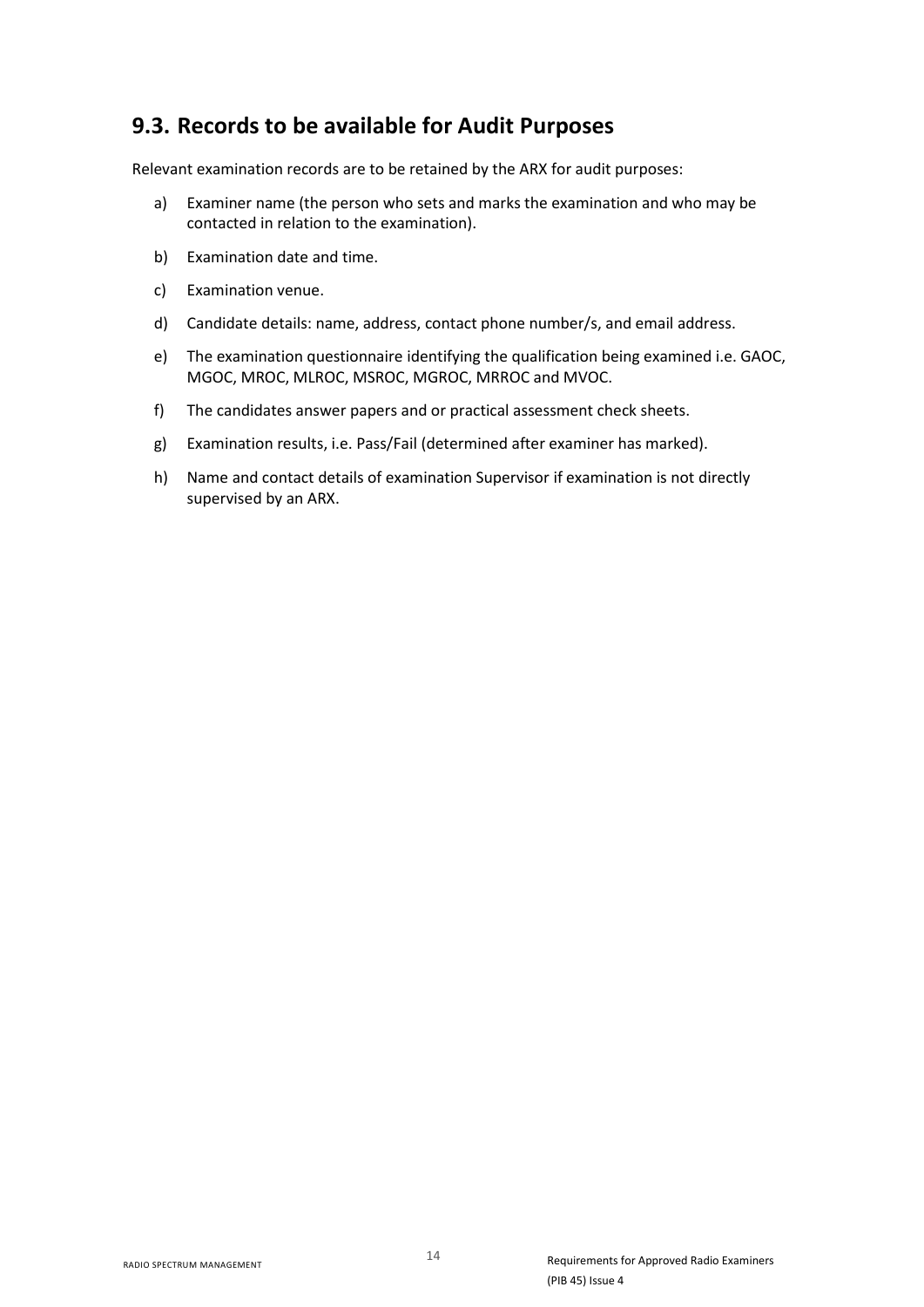# <span id="page-14-0"></span>**Appendix A: Application Form**

## **Application for Approved Radio Examiner (ARX) Status**

Print clearly and attach copies of relevant documents (qualifications, references etc.)

<span id="page-14-1"></span>

| <b>Applicant's Details:</b>                                                                                                                                                                                                                                                                                                                                                                                                                                                                                                                                                                                                                                                                                                                                                                                                                                                                                                                                                                                                                                                                                                                                                                                                                                            |                                                           |  |  |  |
|------------------------------------------------------------------------------------------------------------------------------------------------------------------------------------------------------------------------------------------------------------------------------------------------------------------------------------------------------------------------------------------------------------------------------------------------------------------------------------------------------------------------------------------------------------------------------------------------------------------------------------------------------------------------------------------------------------------------------------------------------------------------------------------------------------------------------------------------------------------------------------------------------------------------------------------------------------------------------------------------------------------------------------------------------------------------------------------------------------------------------------------------------------------------------------------------------------------------------------------------------------------------|-----------------------------------------------------------|--|--|--|
| <b>Name</b>                                                                                                                                                                                                                                                                                                                                                                                                                                                                                                                                                                                                                                                                                                                                                                                                                                                                                                                                                                                                                                                                                                                                                                                                                                                            | <b>Residential or Business Address</b>                    |  |  |  |
| $\Box$ Mrs $\Box$ Miss $\Box$ Ms $\Box$ Other<br>Title: $\Box$ Mr                                                                                                                                                                                                                                                                                                                                                                                                                                                                                                                                                                                                                                                                                                                                                                                                                                                                                                                                                                                                                                                                                                                                                                                                      |                                                           |  |  |  |
| SURNAME:                                                                                                                                                                                                                                                                                                                                                                                                                                                                                                                                                                                                                                                                                                                                                                                                                                                                                                                                                                                                                                                                                                                                                                                                                                                               |                                                           |  |  |  |
| <b>GIVEN NAMES:</b>                                                                                                                                                                                                                                                                                                                                                                                                                                                                                                                                                                                                                                                                                                                                                                                                                                                                                                                                                                                                                                                                                                                                                                                                                                                    | Postcode                                                  |  |  |  |
| <b>Contact Information</b>                                                                                                                                                                                                                                                                                                                                                                                                                                                                                                                                                                                                                                                                                                                                                                                                                                                                                                                                                                                                                                                                                                                                                                                                                                             | <b>Postal Address</b>                                     |  |  |  |
| Home Phone:                                                                                                                                                                                                                                                                                                                                                                                                                                                                                                                                                                                                                                                                                                                                                                                                                                                                                                                                                                                                                                                                                                                                                                                                                                                            |                                                           |  |  |  |
| Work Phone:                                                                                                                                                                                                                                                                                                                                                                                                                                                                                                                                                                                                                                                                                                                                                                                                                                                                                                                                                                                                                                                                                                                                                                                                                                                            |                                                           |  |  |  |
| Mobile Phone:                                                                                                                                                                                                                                                                                                                                                                                                                                                                                                                                                                                                                                                                                                                                                                                                                                                                                                                                                                                                                                                                                                                                                                                                                                                          | Postcode                                                  |  |  |  |
| Fax:                                                                                                                                                                                                                                                                                                                                                                                                                                                                                                                                                                                                                                                                                                                                                                                                                                                                                                                                                                                                                                                                                                                                                                                                                                                                   |                                                           |  |  |  |
| Email:                                                                                                                                                                                                                                                                                                                                                                                                                                                                                                                                                                                                                                                                                                                                                                                                                                                                                                                                                                                                                                                                                                                                                                                                                                                                 |                                                           |  |  |  |
| <b>Qualifications &amp; Referees:</b>                                                                                                                                                                                                                                                                                                                                                                                                                                                                                                                                                                                                                                                                                                                                                                                                                                                                                                                                                                                                                                                                                                                                                                                                                                  |                                                           |  |  |  |
| Highest level of Radio Operator competency held:                                                                                                                                                                                                                                                                                                                                                                                                                                                                                                                                                                                                                                                                                                                                                                                                                                                                                                                                                                                                                                                                                                                                                                                                                       |                                                           |  |  |  |
| 1 <sup>st</sup> Referee details:                                                                                                                                                                                                                                                                                                                                                                                                                                                                                                                                                                                                                                                                                                                                                                                                                                                                                                                                                                                                                                                                                                                                                                                                                                       | 2 <sup>nd</sup> Referee details:                          |  |  |  |
| Name:                                                                                                                                                                                                                                                                                                                                                                                                                                                                                                                                                                                                                                                                                                                                                                                                                                                                                                                                                                                                                                                                                                                                                                                                                                                                  | Name:                                                     |  |  |  |
| Address:                                                                                                                                                                                                                                                                                                                                                                                                                                                                                                                                                                                                                                                                                                                                                                                                                                                                                                                                                                                                                                                                                                                                                                                                                                                               | Address:                                                  |  |  |  |
|                                                                                                                                                                                                                                                                                                                                                                                                                                                                                                                                                                                                                                                                                                                                                                                                                                                                                                                                                                                                                                                                                                                                                                                                                                                                        |                                                           |  |  |  |
| Telephone:                                                                                                                                                                                                                                                                                                                                                                                                                                                                                                                                                                                                                                                                                                                                                                                                                                                                                                                                                                                                                                                                                                                                                                                                                                                             | Telephone:                                                |  |  |  |
| Email:                                                                                                                                                                                                                                                                                                                                                                                                                                                                                                                                                                                                                                                                                                                                                                                                                                                                                                                                                                                                                                                                                                                                                                                                                                                                 | Email:                                                    |  |  |  |
| Examinations for which authority is applied for:                                                                                                                                                                                                                                                                                                                                                                                                                                                                                                                                                                                                                                                                                                                                                                                                                                                                                                                                                                                                                                                                                                                                                                                                                       |                                                           |  |  |  |
| NZ General Amateur Operator's Certificate<br>⊔                                                                                                                                                                                                                                                                                                                                                                                                                                                                                                                                                                                                                                                                                                                                                                                                                                                                                                                                                                                                                                                                                                                                                                                                                         | Maritime Short-range Operator's Certificate               |  |  |  |
| Maritime General Operator's Certificate                                                                                                                                                                                                                                                                                                                                                                                                                                                                                                                                                                                                                                                                                                                                                                                                                                                                                                                                                                                                                                                                                                                                                                                                                                | Maritime General Radiotelephone Operator's Certificate    |  |  |  |
| Maritime Restricted Operator's Certificate                                                                                                                                                                                                                                                                                                                                                                                                                                                                                                                                                                                                                                                                                                                                                                                                                                                                                                                                                                                                                                                                                                                                                                                                                             | Maritime Restricted Radiotelephone Operator's Certificate |  |  |  |
| Maritime Long-range Operator's Certificate                                                                                                                                                                                                                                                                                                                                                                                                                                                                                                                                                                                                                                                                                                                                                                                                                                                                                                                                                                                                                                                                                                                                                                                                                             | Maritime VHF Operators Certificate                        |  |  |  |
| <b>Applicant Declaration:</b>                                                                                                                                                                                                                                                                                                                                                                                                                                                                                                                                                                                                                                                                                                                                                                                                                                                                                                                                                                                                                                                                                                                                                                                                                                          |                                                           |  |  |  |
| (1) I declare that the information I have given in this application is, to the best of my knowledge, true, complete, and correct.<br>(2) I will notify RSM of any changes of address, or other situation changes relevant to my approved person status.<br>(3) I will only issue radio operator certificates in regard to which I believe I have the requisite level of competency.<br>(4) I will only issue radio operator certificates and callsigns that comply with regulatory requirements and the Radio Operator<br>Certificate and Callsign Rules (PIB 46).<br>(5) I will not knowingly issue any radio operator certificate or allocate any callsign where operations pursuant to that certificate<br>or callsign will be illegal.<br>(6) I will not, in regard to any information that may come into my possession concerning records withheld under section 28 of<br>the Radiocommunications Act 1989, divulge the information to other persons.<br>(7) I will retain records relating to operator's examinations I conduct, for a period of 5 years, and produce these on request to<br>RSM.<br>(8) I accept that my name, contact details, ARX number, and approval details will be published on the RSM website register of all<br>radio examiners (ARX). |                                                           |  |  |  |
| Signature:                                                                                                                                                                                                                                                                                                                                                                                                                                                                                                                                                                                                                                                                                                                                                                                                                                                                                                                                                                                                                                                                                                                                                                                                                                                             | Date:                                                     |  |  |  |
|                                                                                                                                                                                                                                                                                                                                                                                                                                                                                                                                                                                                                                                                                                                                                                                                                                                                                                                                                                                                                                                                                                                                                                                                                                                                        |                                                           |  |  |  |
|                                                                                                                                                                                                                                                                                                                                                                                                                                                                                                                                                                                                                                                                                                                                                                                                                                                                                                                                                                                                                                                                                                                                                                                                                                                                        |                                                           |  |  |  |